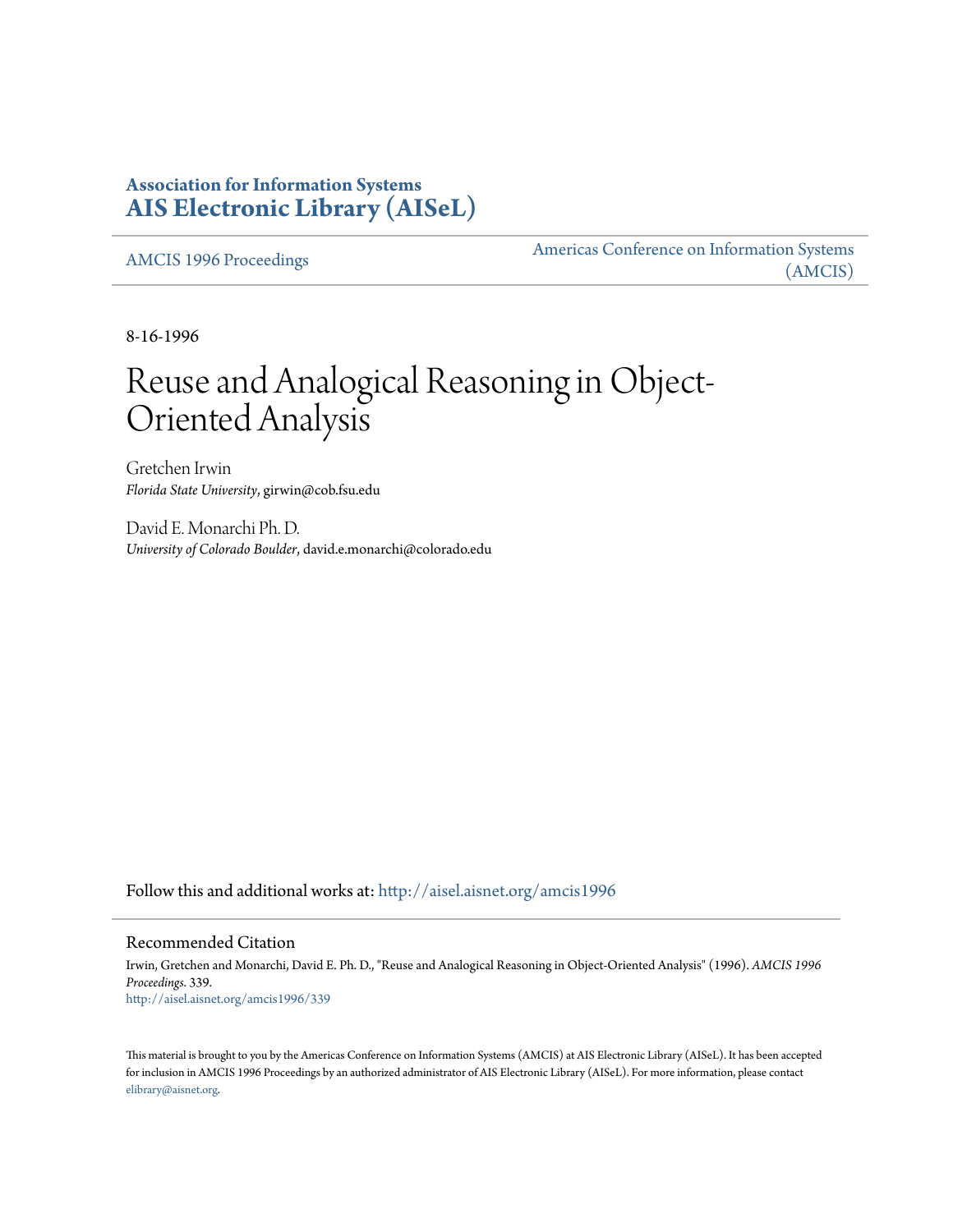## **Reuse and Analogical Reasoning in Object-Oriented Analysis**

[Gretchen Irwin](mailto:girwin@cob.fsu.edu)

Florida State University College of Business Information & Management Sciences Department Tallahassee, Florida 32306-1042 girwin@cob.fsu.edu [David E. Monarchi](mailto:David.E.Monarchi@Colorado.edu) University of Colorado College of Business Accounting & Information Systems Department Boulder, Colorado 80309-0419 David.E.Monarchi@Colorado.edu

Software reuse holds the promise that complex software systems can be built faster, at lower cost, and with higher quality by reusing existing software artifacts. However, despite numerous success stories and decades of research, the promise has not been fulfilled. This situation has lead to a renewed "interest in understanding how and where reuse can be effective and why it has proven so difficult to bring the seemingly simple idea of software reuse to the forefront of software development" (Krueger, 1992, p. 133). We still lack a thorough understanding of how individuals reuse software artifacts, what obstacles they encounter, and how to overcome those obstacles. This lack of understanding makes reuse an uncertain endeavor -- we cannot effectively and efficiently support reuse with technology if we do not understand the reuse process.

This study explores the cognitive processes of reuse in the context of object-oriented analysis (OOA). Three general research questions are investigated:

1. How do individuals reuse a given OOA artifact (the *source*) when modeling a new problem (the *target*) in an unfamiliar domain?

2. How does the degree of similarity between the source and target impact the amount and nature of reuse?

3. How does the analyst's level of experience impact the amount and nature of reuse?

Prior research in cognitive psychology on analogical reasoning and expertise provide the theoretical and empirical grounding for this study. First, in an unfamiliar domain, an analyst does not have domain-specific solutions available from his or her past experience. In this situation, analysts might reason analogically from a given source artifact and/or from abstract, domain-independent solution patterns the analyst has developed with experience. In either case, the process of reuse is expected to incorporate analogical reasoning. Analogical reasoning involves first constructing a set of correspondences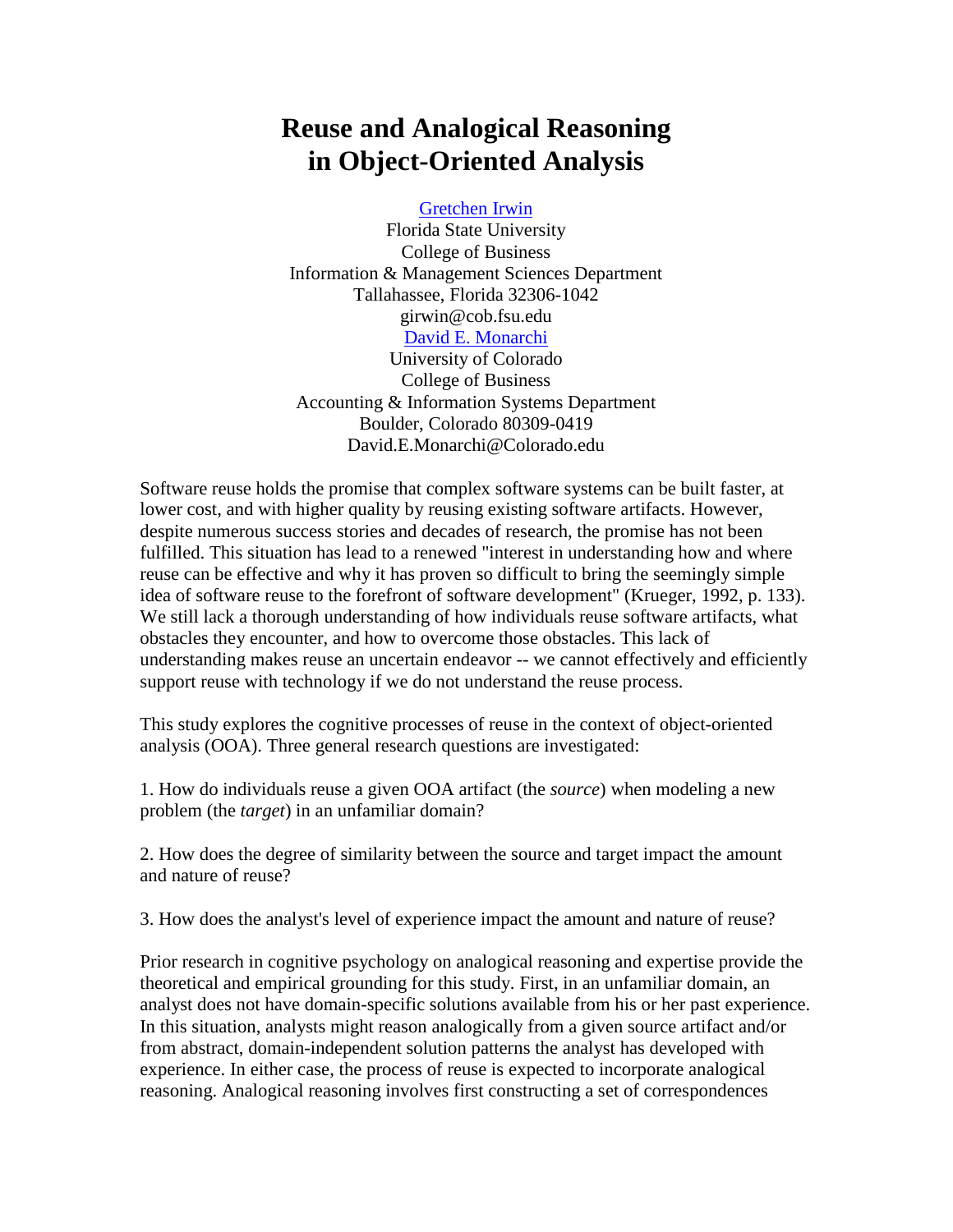between elements in the source and target domains and then using these correspondences to solve the target problem. The first research question explores the extent to which analogical reasoning explains the reuse process.

Second, theories of analogical reasoning differentiate between two types of similarity, structural similarity and surface similarity. Structural similarity is the degree to which the source and target domains have a common underlying, relational structure. In OOA terms, this translates into the degree to which the source and target domains have common inter-object relationships or abstract patterns. Surface similarity is the degree to which the source and target domains have the same object and attribute names and values. In OOA terms, this translates into the degree to which the source and target domains use the same vocabulary for classes and attributes. Research on analogical reasoning indicates that structural similarity, not surface similarity, is critical to analogy (Gentner 1983; 1989). This implies that OOA artifacts with high structural similarity are more reusable than artifacts that are structurally dissimilar. The second research question compares reuse when the analyst is given an OOA artifact that is structurally similar versus structurally dissimilar to the target problem.

Third, research on both analogical reasoning and design problem solving shows that experts and novices differ greatly in the knowledge and skills used in problem solving. Experienced analysts have a larger "mental repository" of both domain-dependent and domain-independent solution schemas than do novices. This means that experienced analysts will have a larger repository of cognitive artifacts available to reuse. In addition, experienced analysts are better at recognizing structural similarity than are novices. Novices tend to focus more on the surface features of a problem than on its underlying structure. Thus, novice analysts may attempt to reuse artifacts even when the artifact is structurally dissimilar to the target problem. These observations lead to the expectation that experienced analysts will be better reusers than will novices. The third research question compares the reuse process for analysts with different levels of expertise in object-oriented systems development.

To investigate these questions, an experimental study was conducted using concurrent verbal protocols to trace cognitive processes (Ericsson & Simon, 1993). The study included thirty-seven participants (fifteen undergraduate and seventeen graduate students taking an OO systems development course, and five professional OO developers). Participants were asked to think-aloud as they performed an OOA task. Three experimental conditions were studied: theoretically "good" reuse condition (high structural similarity), theoretically "poor" reuse condition (low structural similarity), and a control condition. In the first two conditions, participants were given an OOA artifact to reuse; in the third condition, no artifact was provided. Level of experience was used as a control variable. Dependent variables included the amount of reuse of the given artifact and the amount of reuse of cognitive artifacts from prior experience.

Quantitative and qualitative analysis of twenty-five verbal protocols showed that reuse did follow an analogical reasoning pattern, with a few variations. Source-target structural similarity had a significant impact on the amount of reuse. More reuse occurred in the